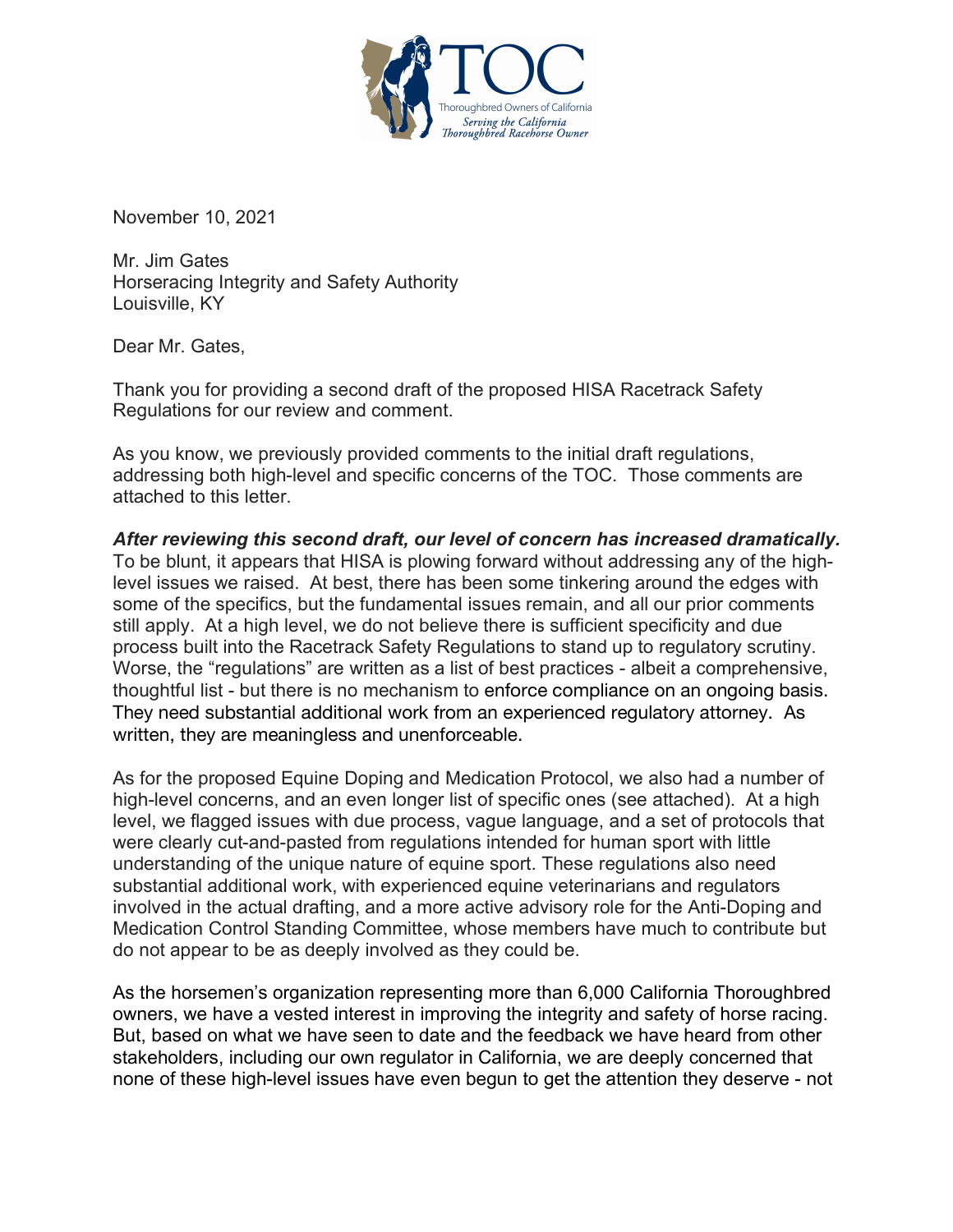to mention the hundreds of lesser issues, any one of which could bring HISA to a grinding halt if not properly addressed.

What we have seen to date falls far short of what is needed to create an effective and legally defensible regulatory regime for either medication or safety. *There is no way the TOC can support these regulations unless and until that essential work is complete, and it appears that HISA does not have the resources in place to make this happen on the current timeline.*

If you are not already doing so, we strongly encourage you to explore the possibility of a six-to-twelve month delay in the adoption of HISA regulations. We are very concerned that a failed launch could have devastating consequences for horse racing not only in California but throughout the United States.

Please feel free to reach out to us if you would like to discuss any of this in more detail.

Best regards,

THOROUGHBRED OWNERS OF CALIFORNIA

Guy Michi

Greg Avioli, President and CEO

Gary Fenton, Chairman Rick Gold, Chair, Medication and Safety Committee Richard Rosenberg, Director and former CHRB Commissioner

cc: Charles Scheeler, HISA Chairman Hank Zeitlin, HISA Interim Executive Director

> 285 W. HUNTINGTON DR., ARCADIA, CA 91007 (626) 574-6620 CHAIRMAN: GARY FENTON PRESIDENT & CEO: GREG AVIOLI EXECUTIVE DIRECTOR: MARY FORNEY NORTHERN CA DIRECTOR OF OPERATIONS: WAYNE ATWELL ADMINISTRATIVE ASSISTANT: ELSA PERON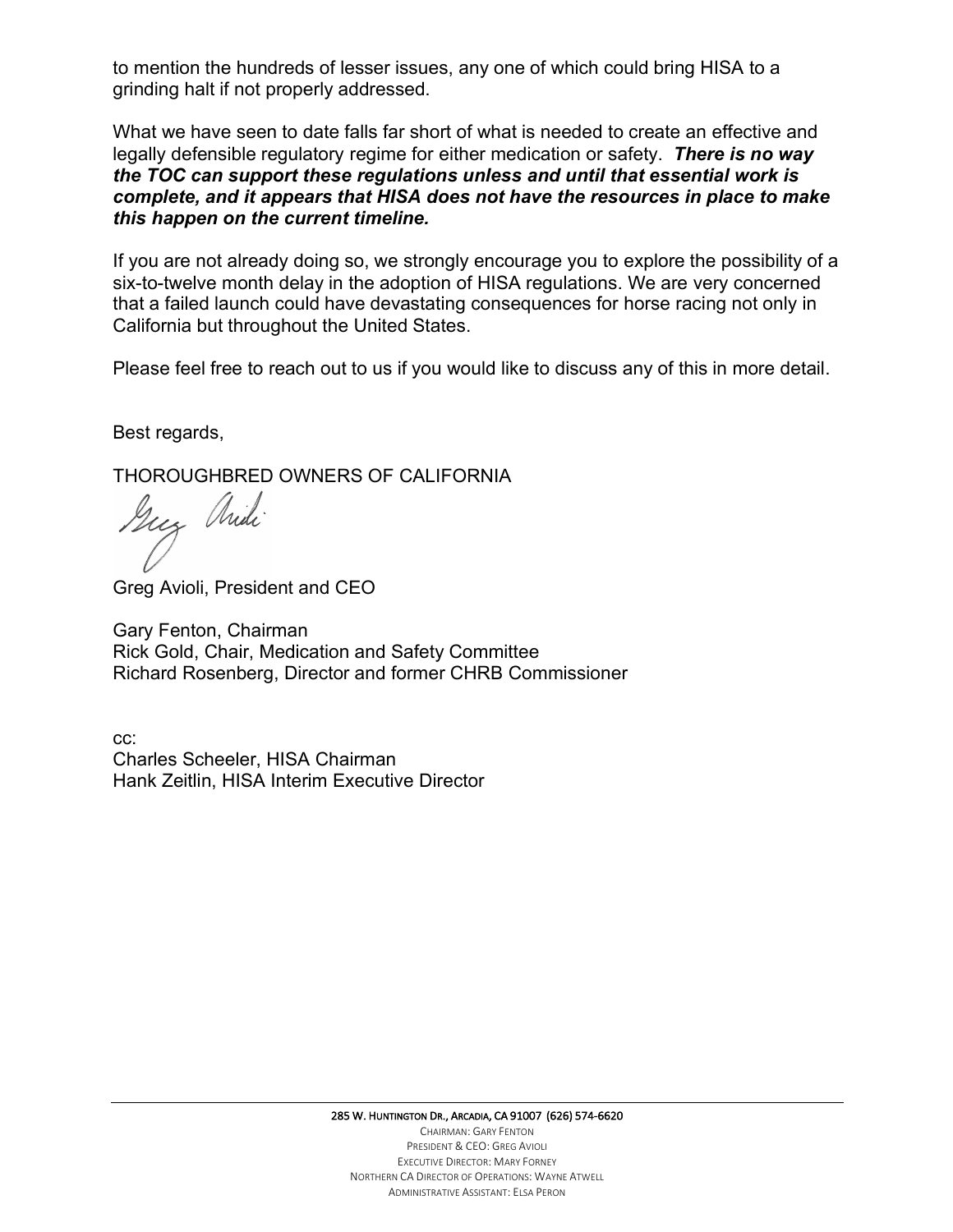Thoroughbred Owners of California October 10, 2021

HISA Racetrack Safety Regulations Draft copy dated September 18, 2021 TOC comments/questions Prepared and communicated to HISA under NDA

The draft we have reviewed is an ambitious but preliminary document. It builds upon the existing racetrack safety accreditation program of the National Thoroughbred Racing Association (NTRA) and draws on the experience of many of the top experts in the field. It represents a well-rounded view of best practices in multiple critical areas. It is not clear, however, whether the document has been legally vetted as the basis for a formal, federal regulatory regime. Our comments are also necessarily preliminary and incomplete but represent an attempt to provide constructive feedback to assist the process of developing effective, and efficient, regulations.

At a high level, our concerns relate to a few key areas, best reflected as questions:

- 1. The NTRA accreditation program is voluntary. HISA, however, is mandatory. Is there sufficient specificity and due process built into the regulations to stand up to regulatory scrutiny? Several specific potential issues are flagged in the following section, but this concern applies throughout.
- 2. Related to the preceding comment, much of the language in the regulations uses terms such as "shall" and "should." To what extent are these statements intended to have the power of law? Or are they simply a list of best practices, with performance subject to review at the time of re-accreditation?
- 3. If the rules are intended to have teeth, who will enforce compliance on an ongoing basis? How will issues be flagged? For instance, stewards are expected to enforce riding crop usage. But what about variations from track to track and jurisdiction to jurisdiction? How will the Authority address those? What will be the role of the FTC in any appeal process?
- 4. Who will pay for the costs of these regulations? How will those costs be allocated? For instance, if a track or tracks are chronic offenders with regard to compliance, and put an excessive burden on the Authority, will they be expected to cover those costs, or will the costs be spread across all jurisdictions? To what extent will the Authority rely on individual jurisdictions to oversee compliance?

Specific comments and questions are as follows, with reference to the applicable page of the draft regulations:

A. Page 6 By whom are the Safety and Integrity Directors employed? Do they have ongoing regulatory authority? Are there any HISA staff involved in this process?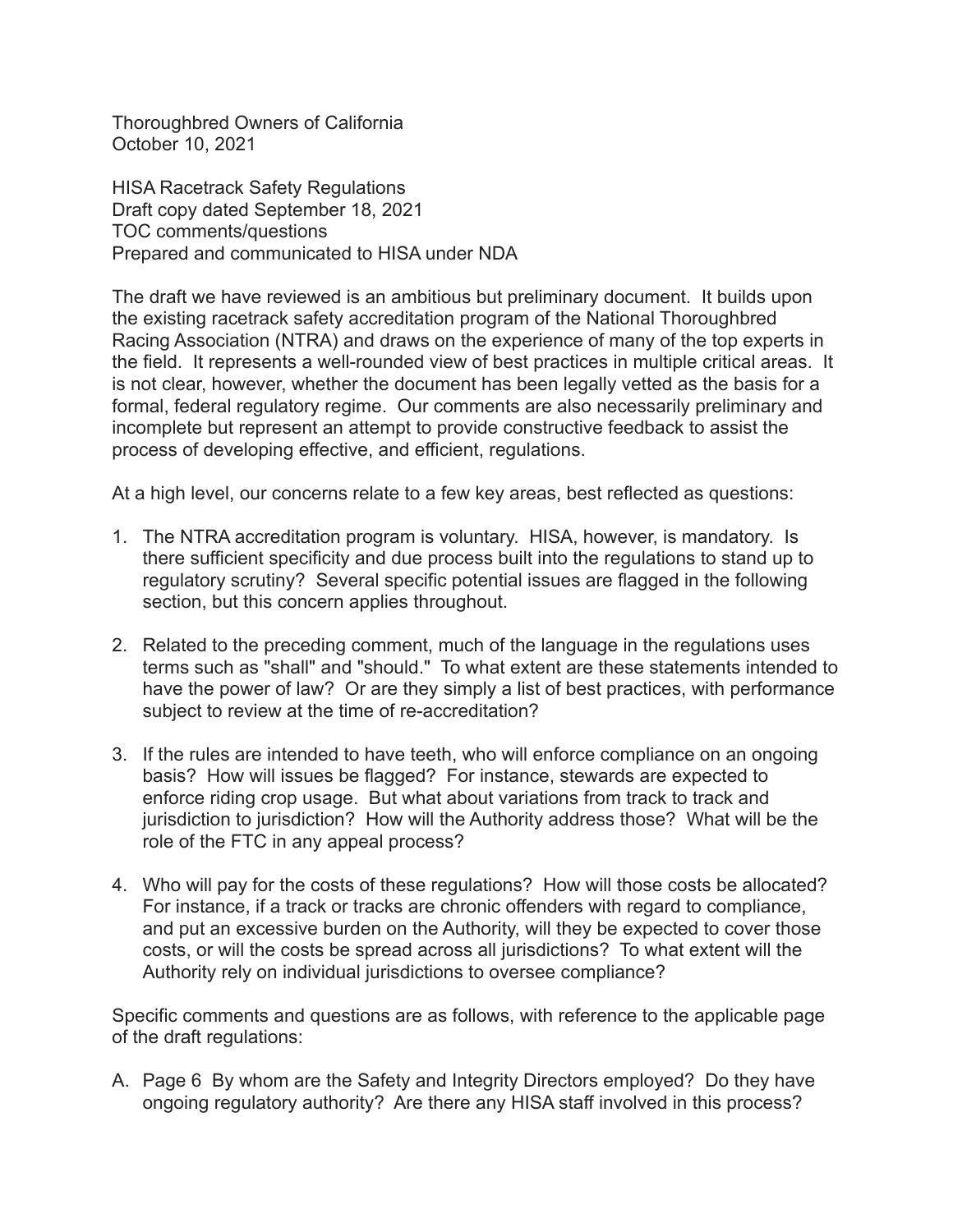This org chart appears to suggest that the directors and committees are volunteer, advisory positions. If so, who has the ball to flag non-compliance and enforce the rules (assuming they are not just statements of best practices but have the power of law, as discussed above.)

- B. Page 21 Will the Authority be developing standard forms and establishing a national database for Veterinary Reports, etc.? If not, how will individual jurisdictions be able to know on an ongoing basis if their procedures are deemed to meet the standards set forth here? And how will other jurisdictions know what they are expected to know in terms of prior history, which could be anything from the Horse Monitoring Database to the Riding Crop Violation Database?
- C. Page 27 The standards for Riding Crop construction and use appear to track with the current compromise adopted in several states (not California, unfortunately.) We have no quibble with most of the specifics of those standards, as they appear to have broad support among key stakeholders, most especially riders. We do have questions around enforcement. For one, there appears to be no national oversight and no provision for appeal of a steward's decision in the current draft. Is this viable? Additionally, does the Authority believe these penalties will be appropriate and fair? Why is there an "and/or" for each of the suspensions/fines? On what basis are stewards expected to decide? Does the Authority believe that the threat of a \$150 fine will be sufficient to ensure compliance in, say, a Triple Crown race with a \$2m purse? If not, is the Authority prepared for the public blowback? As for the specifics, we would suggest that paragraphs 3(e) and 3(f) are unnecessarily broad and subjective and should be replaced by the corresponding paragraphs in the current CA regulations, to wit: "(5) when the horse is clearly out of the race or has obtained its maximum placing; (6) persistently even though the horse is showing no response under the riding"
- D. Page 47 Enforcement section comments mirror general comment (3) in the prior section. What is the process for ongoing oversight? What are the consequences for non-compliance? What is the process for appeal? What is the role of the FTC?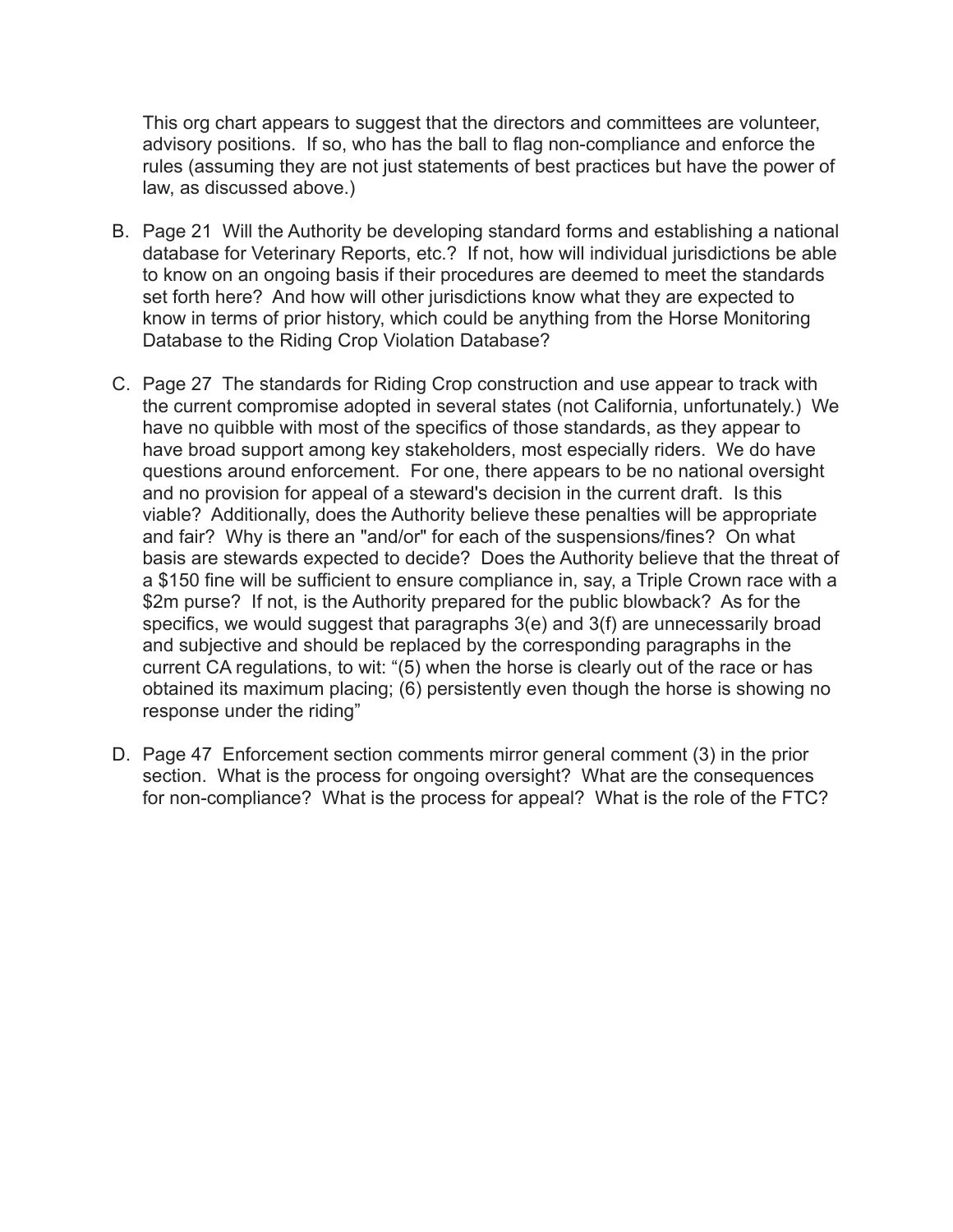Thoroughbred Owners of California October 10, 2021

HISA/USADA Equine Doping and Medication Control Protocol Draft copy dated October 1, 2021 TOC comments/questions Prepared and communicated to HISA under NDA

The draft we have reviewed is an ambitious but incomplete document. We have also not seen any of the subordinate documents, such as the Prohibited List, Whereabouts Policy, Testing and Investigation Standards, etc. These comments are necessarily also preliminary and incomplete but represent an attempt to provide constructive feedback to assist the process of developing an effective regulatory regime.

At a high level, our concerns relate to a few key areas, best reflected as questions:

- 1. Who will do what? In particular, which specific activities will be the province of the Agency, and which will be the province of the state racing commission? How will this allocation of duties and responsibilities be communicated to stakeholders and licensees?
- 2. Will those activities be fair, effective, defensible, and in the best interest of horses, stakeholders and the integrity of the sport?
- 3. How much will it all cost, compared to what we are doing today, and who will pay for it?
- 4. Are we biting off too much or too little on Day 1?

Specific comments and questions are as follows, with reference to the applicable section of the draft protocol:

- A. 2.1.4 In California today we generally test to a Limit of Detection for prohibited drugs and a Threshold for therapeutic medications. This section is vague as to what the new testing standards will encompass. If there is to be a change, is there a sound basis for it?
- B. 2.4.1 Is the Whereabouts Policy appropriate for a horse racing environment, does it properly contemplate the normal movement of horses from farm to training facility to track to other tracks, etc.?
- C. 2.9 Is a Primary Substance one that would now typically represent a Class 1 violation? Is a Secondary Substance one that would now represent an allowed therapeutic medication, subject to withdrawal times and/or thresholds on race day?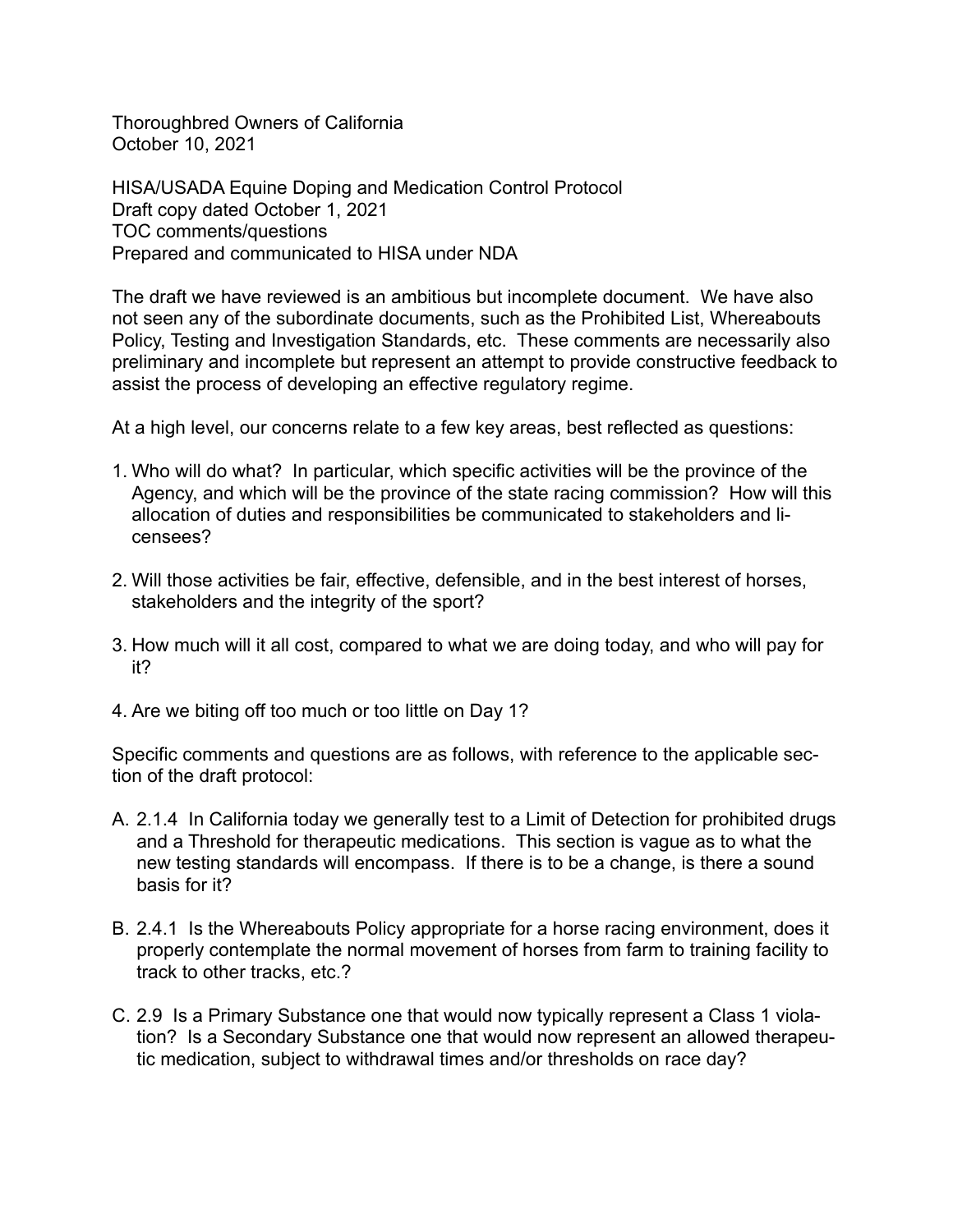- D. 2.12 The standard of "minimum necessary to address the diagnosed health concern" is exceptionally vague, and would seem to be almost impossible to determine after the event. This rule also applies to all Covered Persons, including owners and others who may have no day-to-day involvement in the care of the horse. Is this even enforceable?
- E. 3.2.4 Is this practical/fair/understandable/legally-defensible?
- F. 5.6 What is the basis for a 6 month notice period to un-retire a horse? Is there a shorter time and/or alternate procedure that would accommodate legitimate changes of plan?
- G. 5.7 Will Agency investigations replace or supplement what racing commissions are currently doing? Will resources and information be shared? Will this result in increased cost to owners or will there be efficiencies?
- H. 6.4 How will the testing menu compare to what is now being done in CA? Will the CHRB want/need to do any supplemental testing? How will the total cost of testing compare to what owners are now paying?
- I. 7.1.1.6 What is the legal hurdle to proceed with an anti-doping violation even if the B Sample comes back negative? This appears to raise due-process and fairness issues.
- J. 7.4 The concept of Provisional Suspensions raises due-process issues. Depending on how long such a suspension may last (we haven't seen the menu) it might well be longer than the realistic time to adjudicate the violation, even with the expedited timetable discussed in 8.3. So it would really be a summary suspension. Is this even legal?
- K. 10.9 Disqualifying a horse from subsequent races through the commencement of a Provisional Suspension or Ineligibility period appears to be an onerous sanction and an unintended consequence of the realities of adjudicating a violation. Additionally, the language "unless fairness requires otherwise" is extremely vague, open to many possible interpretations, and offers no meaningful guidance. This entire Article, while it may be well-intentioned, may create more problems than it solves.
- L. 11.3 Is the FTC truly the last possible step in an appeal process? Is the "final and binding" language appropriate or even legal?
- M. 12.1.2 What is the actual role of the state racing commission in enforcement? It appears that the Agency is able to keep a commission out of the loop completely, at its sole discretion. Is this practical/fair/defensible?
- N. 16.1.1 What is an individual 3% Owner expected to do in terms of notifications, etc.? Will the Agency be maintaining a comprehensive, perpetual database of all owner-